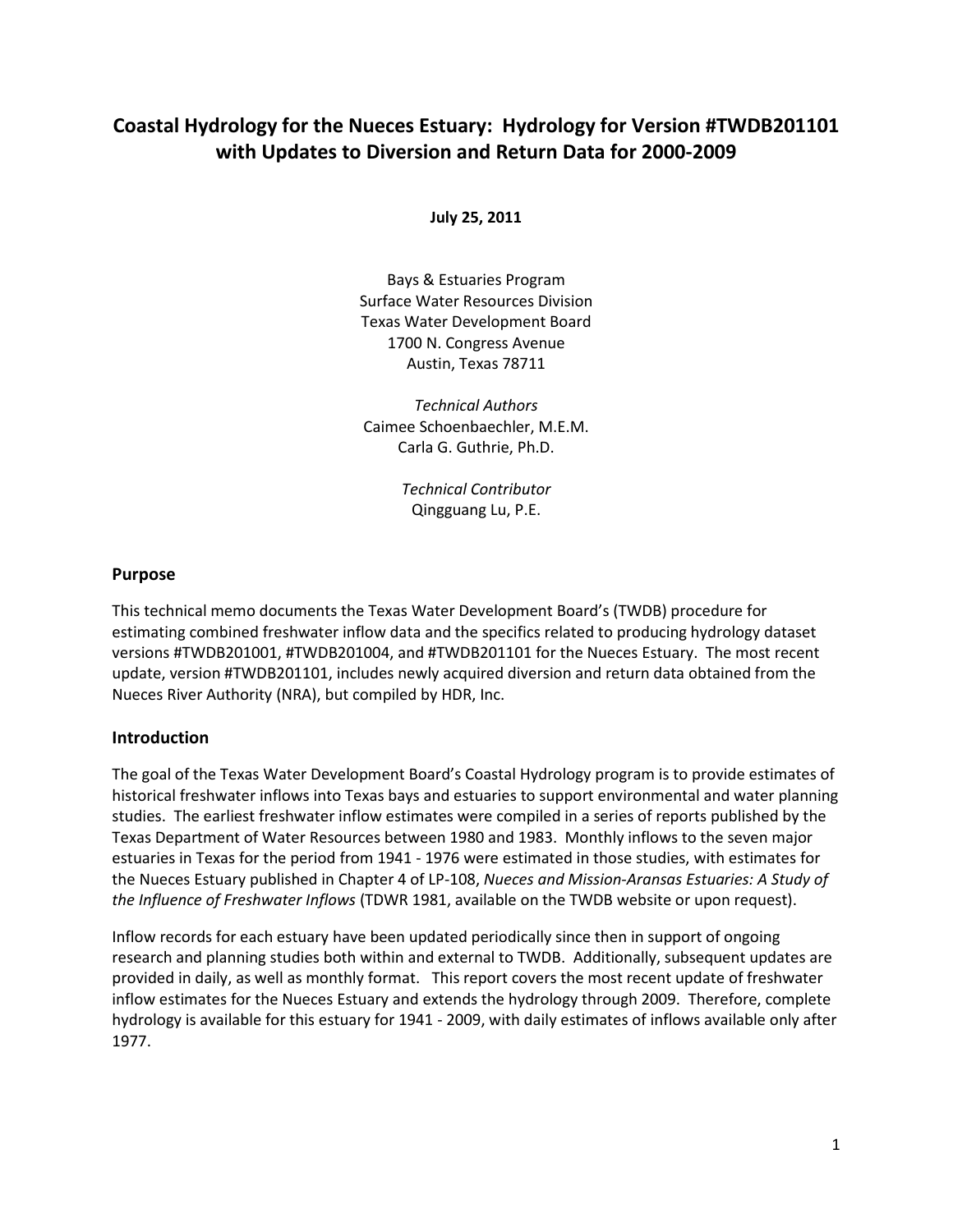# **Estimates of Combined Freshwater Inflows**

Estimates of hydrology for the areas draining to the Nueces Estuary include gaged and ungaged portions of the Nueces river basin, as well as several small coastal basins. The combination of *Gaged Inflows* + *Ungaged Inflows* + *Return Flows* - *Diversions* below the last gage station provide for estimates of *Combined Freshwater Inflow* to the estuary. In addition to the aforementioned water budget components, an interbasin transfer of water since 1998 from Lake Texana in the Lavaca-Navidad River basin is an important component of additional flow in the Nueces River basin. The accounting of this additional water is discussed in the diversion and return section of this report. The *Freshwater Inflow Balance* of the estuary consists of *Combined Inflows* + *Precipitation* on the estuary – *Evaporation* from the estuary. Although inflow estimates are updated on an ongoing basis, there are two distinct periods of estimation. Before 1977, inflow estimates are available only in monthly intervals. Starting in 1977 and thereafter, inflow estimates became available on a daily basis.

# **1941 - 1976 Period of Record**

This period of record uses measurements from U.S. Geological Survey (USGS) stream gages along with rainfall-runoff estimates from a water yield model to determine flows in gaged and ungaged watersheds (TDWR 1981). In these early estimates of coastal hydrology, flows in ungaged areas were adjusted for known municipal, and industrial return flows obtained from the Texas Department of Water Resources (TDWR) self reporting system (TDWR 1981). Diversion records and agricultural return flow from the TDWR Water Usage System also were used in estimates of flows in ungaged areas. Data on inflows to the Nueces Estuary for 1941 - 1976 are available as monthly or annual estimates.

#### **1977 - 2009 Period of Record**

The 1977 - 2009 period of record uses measurements from USGS stream gages along with rainfall-runoff estimates from the Texas Rainfall-Runoff (TxRR) model, adjusted for known diversion and return flows obtained from the Texas Commission on Environmental Quality (TCEQ) or equivalent agency, the South Texas Water Master (STWM), and the TWDB Irrigation Water Use estimates. In some cases, diversion and return data may be obtained through other entities, such as in this report where recent diversion and return data were obtained from the Nueces River Authority (NRA) and compiled by HDR, Inc. for the period from 2000 - 2009. These data augment the official data reported by the TCEQ and STWM by filling in missing or incomplete data records. Data on inflows to the Nueces Estuary for 1977 - 2009 are available as daily, monthly, or annual estimates.

#### **Gaged Watersheds**

Two USGS stream gages have been used to develop the gaged inflow component of combined inflows to the Nueces Estuary. Table 1 lists the USGS stream gages and the corresponding period of record utilized in estimating combined inflows. For recently updated hydrology (version #TWDB201101), approved USGS stream gage data was available through November 2009 and was provisional for the month of December 2009. The USGS gage on the Nueces River at Calallen was not used to develop the gaged inflow component of this hydrology dataset, because the gage became operational in 1989, which was after the last TWDB watershed delineation effort. However, it may be used to estimate inflow in other studies, such as to estimate inflows for hydrodynamic and salinity transport model simulations.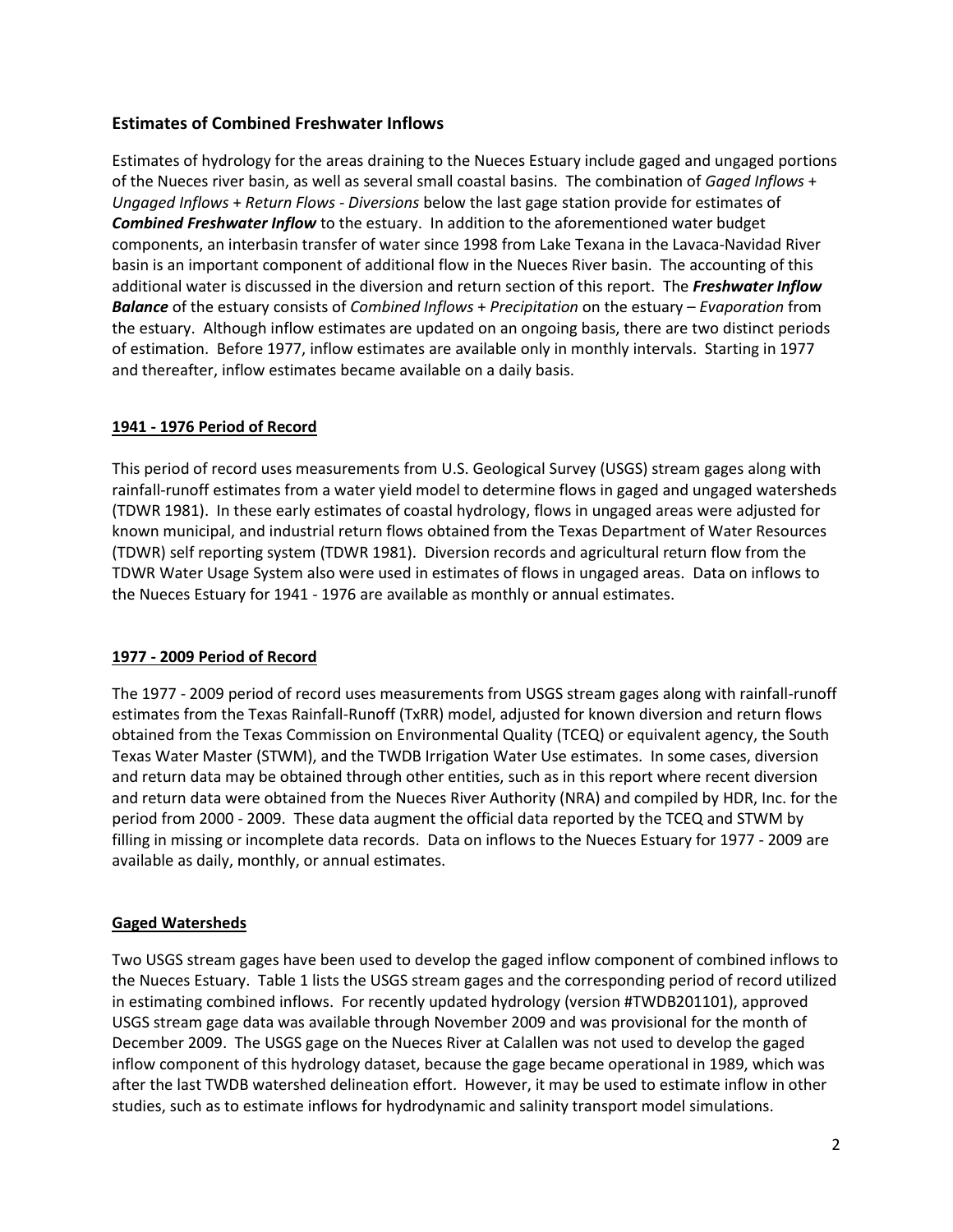| Table 1. USGS stream gages used to develop the gaged inflow component of combined inflows to the Nueces |
|---------------------------------------------------------------------------------------------------------|
| Estuary. Gage number, location, and period of record utilized in estimating inflows are shown.          |

| <b>Estuary</b> | <b>Gage Station Number</b> | <b>Gage Location</b>        | <b>Utilized Period of Record</b> |  |  |  |  |
|----------------|----------------------------|-----------------------------|----------------------------------|--|--|--|--|
|                | 08211000                   | Nueces River near Mathis    | $1941 - 2009*$                   |  |  |  |  |
| <b>Nueces</b>  | 08211520                   | Oso Creek at Corpus Christi | $1977 - 2009*$                   |  |  |  |  |
| $-1$ . $-1$    |                            |                             |                                  |  |  |  |  |

\*Stream gage data were provisional for the month of December 2009.

#### **Ungaged Watersheds**

The number of ungaged watersheds for which ungaged inflows are estimated has changed through time. Initial estimates were determined based on seven ungaged watersheds (watersheds #20005, #21010, #22010, #22011, #22012, #22013, and #22014; Figure 1). In 1972, USGS streamgage #08211520 became gaged, and thus, ungaged watershed #22010 became gaged; However, TWDB did not use this data until 1977. Also, in 1977, watershed #22015 was added to the division of watersheds (Figure 2). Therefore, current estimates also are based on seven ungaged watersheds (#20005, #21010, #22011, #22012, #22013, #22014, and #22015). Additionally, the area of the ungaged watersheds changed from initial estimates that were used in LP-108 (TDWR 1981; Table 2). The change in area of ungaged watersheds from the LP-108 estimate of 697 square miles to current estimates of 547 square miles affect estimates of the ungaged flow component.

Table 2. Estimates of ungaged watershed area from initial LP-108 (TDWR 1981) estimates to current estimates. These changes affect the ungaged flow component estimates.

| <b>Watershed ID Number</b>             | LP-108<br>(Square Miles)<br>1941 - 1976 | <b>Current Area</b><br>(Square Miles)<br>1977 - 2009 |
|----------------------------------------|-----------------------------------------|------------------------------------------------------|
| 20005                                  | 133                                     | 74.18                                                |
| 21010                                  | 290                                     | 272.83                                               |
| 22010                                  | 90.3                                    | Gaged Watershed                                      |
| 22011                                  | 100                                     | 134.21                                               |
| 22012                                  | 24.5                                    | 18.5                                                 |
| 22013                                  | 5.9                                     | 25.67                                                |
| 22014                                  | 53.1                                    | 21.96                                                |
| 22015                                  | Not Applicable                          | 7.47                                                 |
| <b>Total Ungaged</b><br>(except 22015) | 696.8                                   | 547.4                                                |

The ungaged inflow component is estimated using a rainfall-runoff model. Before 1977, stream flows in ungaged watersheds were obtained using a *water yield model* which required daily precipitation, Soil Conservation Service average curve numbers, and a soil depletion index (TDWR 1981). This water yield model provided for monthly estimates of ungaged inflows – not daily. TWDB does not have daily estimates of ungaged inflows for the period prior to 1977.

Since 1977, however, TWDB has used the Texas Rainfall-Runoff (TxRR) model to estimate daily stream flows in ungaged watersheds. This model is conceptually similar to the Agricultural Research Service (ARS) rainfall-runoff model which is based on the Soil Conservation Service's curve number method to estimate direct runoff from a precipitation event. TxRR, however, has three key differences: (1) use of simpler and more straightforward mathematics, (2) introduction of 12 monthly depletion factors, instead of a single depletion factor as used in the ARS Model, and (3) introduction of a base flow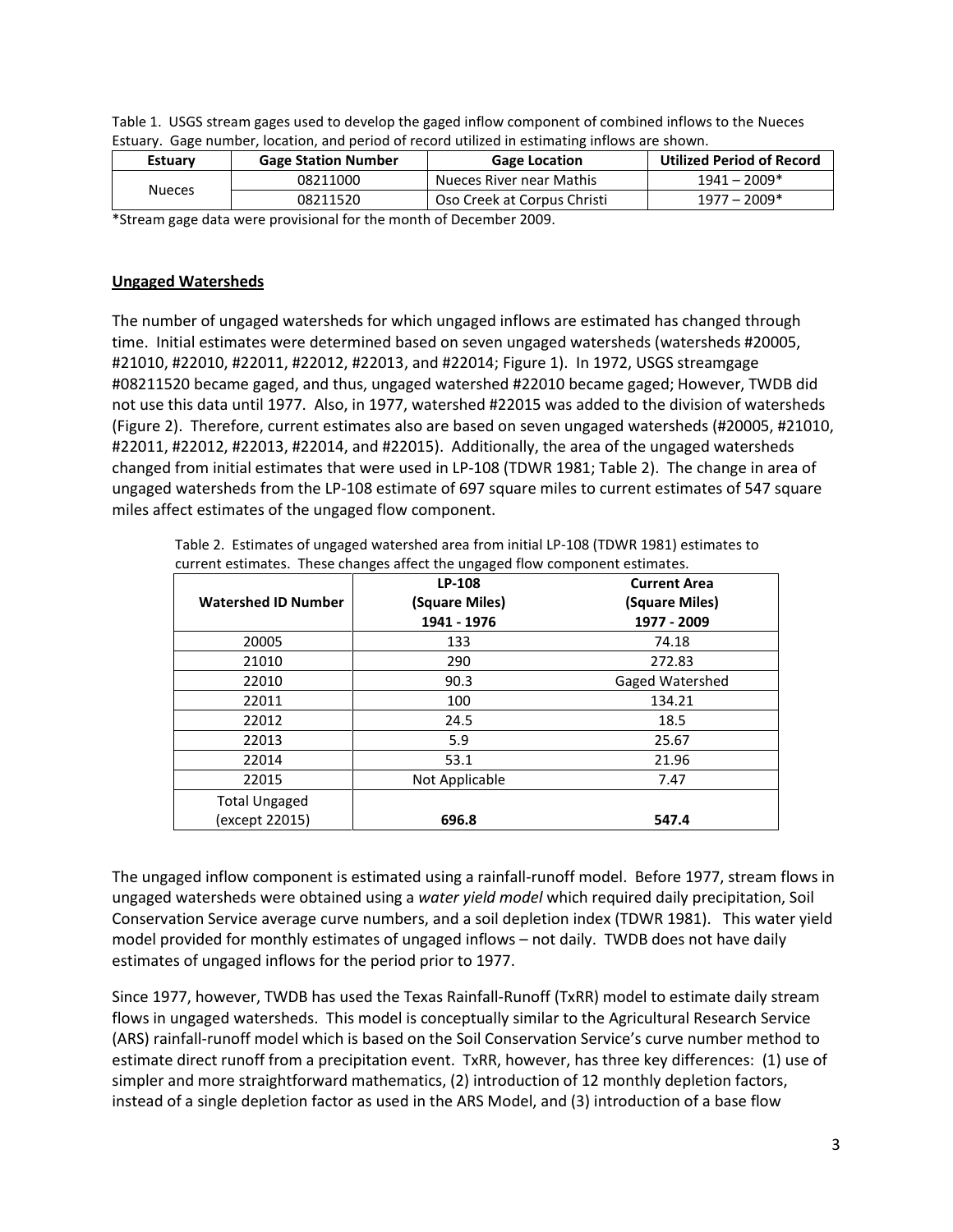component into the model. TxRR has been used to estimate daily stream flows from over 50 coastal ungaged watersheds as a part of the Coastal Hydrology program to study the effect of freshwater inflows to Texas bays and estuaries.



Figure 1. Ungaged watershed delineation used to determine ungaged inflows to the Nueces Estuary from 1941 to 1976. Solid triangle and circle represent USGS Streamflow Gages. Ungaged watersheds are identified by hatching. *Please note*: watershed #22010 became gaged in 1972, but TWDB did not use this data until 1977.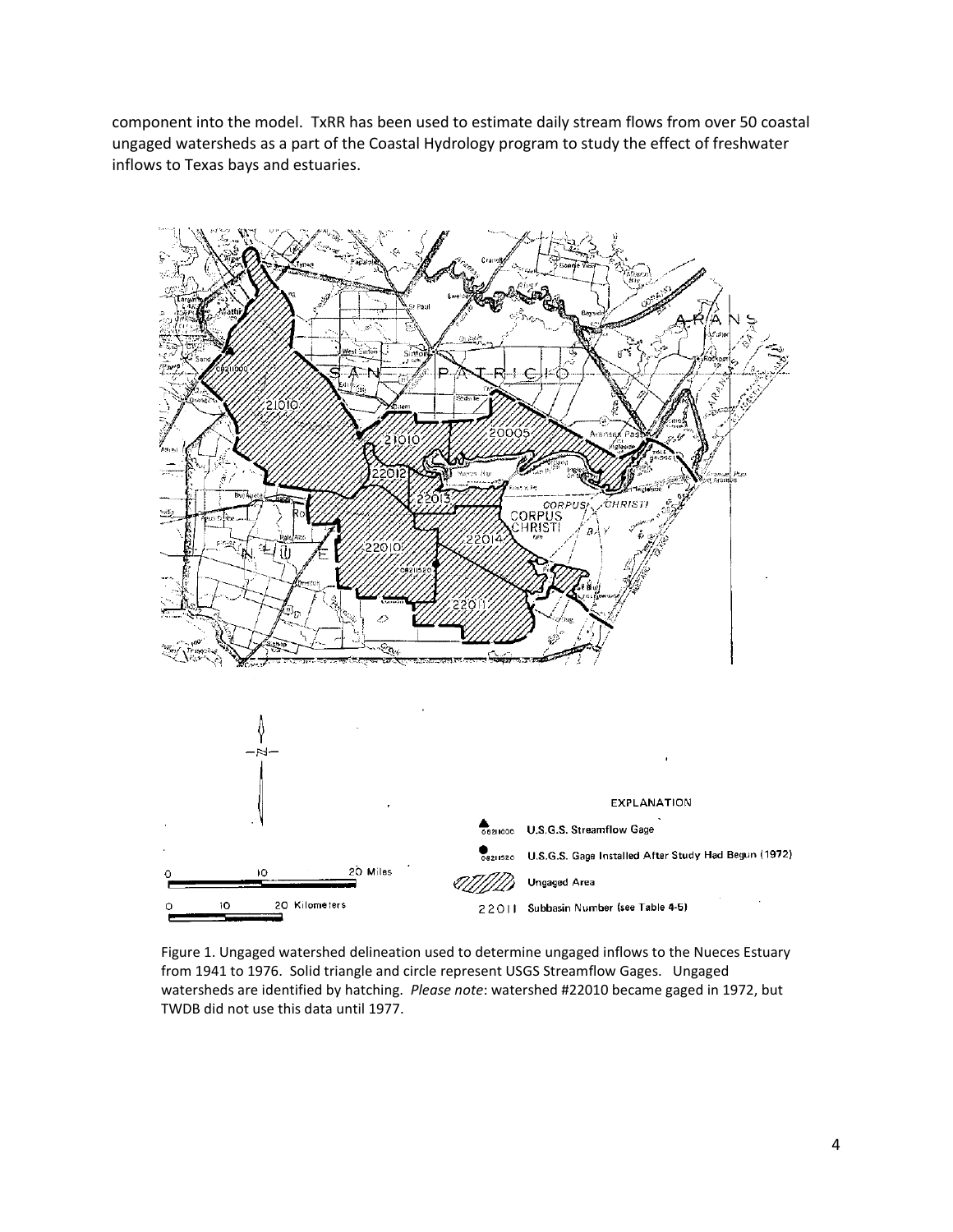

Figure 2. Ungaged watershed delineation used from 1977 to 2009 to determine ungaged inflows to the Nueces Estuary. Watershed #22015 was added to the watershed delineation. Watershed areas also changed from previous estimates used in LP-108. *Please note:* watershed #22010 is actually a gaged watershed, but is not reflected as such in this Figure.

## **Diversion and Return Points**

Rainfall-runoff estimates from the TxRR model are adjusted for known diversion and return flows. The major water rights and holders and the major discharge permits and dischargers providing return flows to the Nueces Estuary are listed in Table 3, with locations of those permits shown in Figure 3.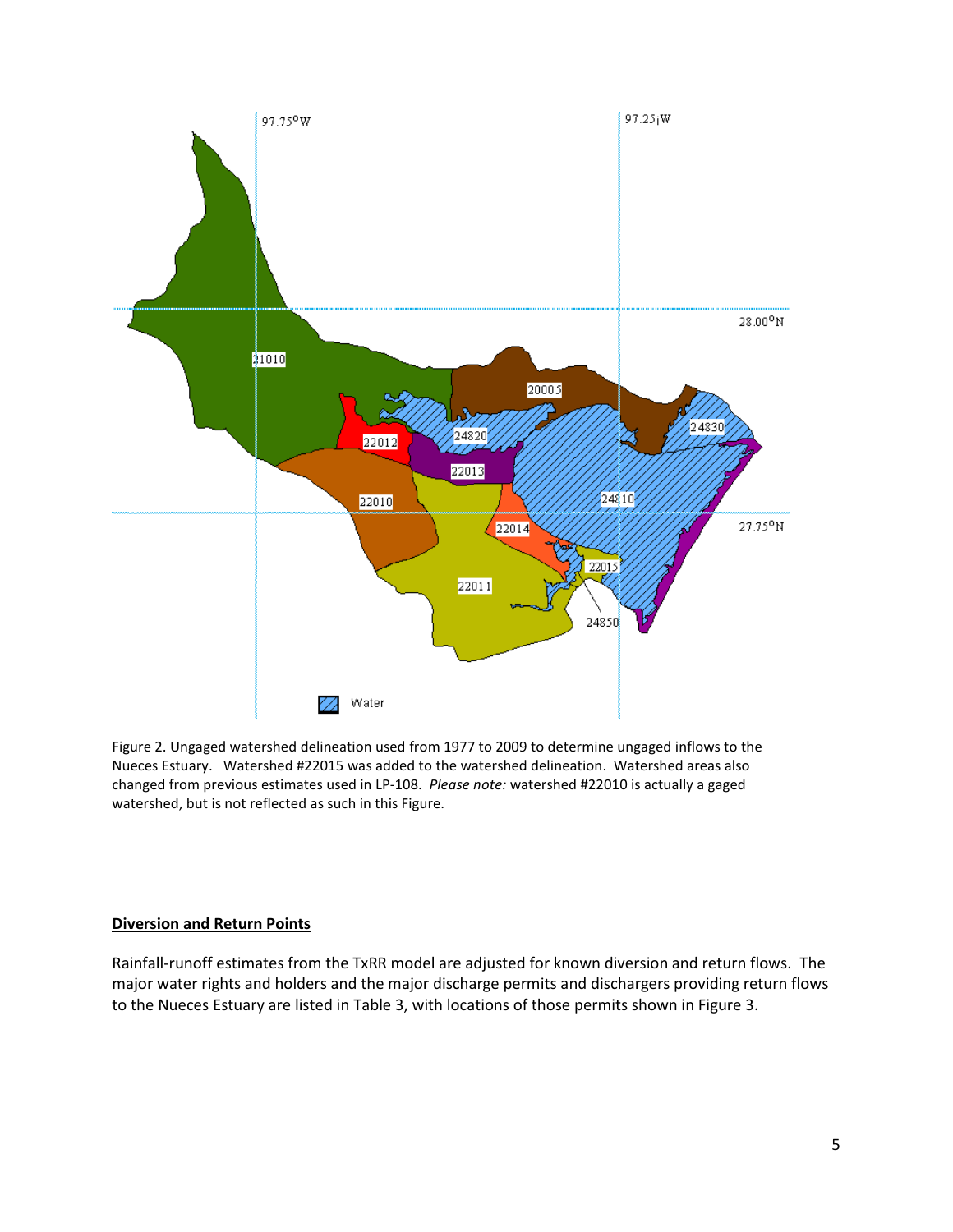|                  | <b>Water Right Number</b> | Owner                                                            |  |  |  |
|------------------|---------------------------|------------------------------------------------------------------|--|--|--|
|                  | 2464                      | City of Corpus Christi*                                          |  |  |  |
| <b>DIVERSION</b> | 2466                      | Nueces County WCID 3*                                            |  |  |  |
|                  | unknown                   | Flint Hills*                                                     |  |  |  |
|                  | unknown                   | Hoechst Celanese*                                                |  |  |  |
|                  | unknown                   | San Patricio Municipal Water District*                           |  |  |  |
|                  | <b>NPDES Numbert</b>      | Owner                                                            |  |  |  |
|                  | TX0004685                 | American Chrome and Chemicals LP                                 |  |  |  |
|                  | TX0006599                 | Flint Hills Resources LP                                         |  |  |  |
|                  | TX0006904                 | Valero Refining - Texas LP                                       |  |  |  |
|                  | TX0006211                 | CITGO Refining and Chemicals Co LP                               |  |  |  |
|                  | TX0006289                 | Flint Hills Resources LP                                         |  |  |  |
|                  | TX0008907                 | E I DuPont De Nemours & Co                                       |  |  |  |
|                  | TX0063355                 | Valero Refining - Texas LP                                       |  |  |  |
|                  | TX0076996                 | <b>Equistar Chemicals LP</b>                                     |  |  |  |
|                  | TX0007889                 | US Dept of the Navy                                              |  |  |  |
|                  | TX0096474                 | <b>Trigeant LTD</b>                                              |  |  |  |
|                  | TX0104876                 | Occidental Chemical Corporation, Oxymar and Ingleside Center LLC |  |  |  |
|                  | TX0119865                 | Texas A&M University System                                      |  |  |  |
| <b>RETURNS</b>   | TX0083062                 | City of Gregory                                                  |  |  |  |
|                  | TX0020389                 | City of Robstown                                                 |  |  |  |
|                  | TX0047074                 | City of Corpus Christi                                           |  |  |  |
|                  | TX0047058                 | City of Corpus Christi                                           |  |  |  |
|                  | TX0047066                 | City of Corpus Christi                                           |  |  |  |
|                  | TX0047082                 | City of Corpus Christi                                           |  |  |  |
|                  | TX0020401                 | City of Ingleside                                                |  |  |  |
|                  | TX0055433                 | City of Portland                                                 |  |  |  |
|                  | TX0025682                 | City of Aransas Pass                                             |  |  |  |
|                  | TX0024287                 | Nueces County WCID 4                                             |  |  |  |
|                  | TX0066664                 | Sublight Enterprises INC                                         |  |  |  |
|                  | TX0076767                 | Corpus Christi Peoples Baptist Church                            |  |  |  |
|                  | TX0078743                 | <b>GM Fabricators LP dba Gulf Marine Fabricators</b>             |  |  |  |
|                  | TX0110337                 | San Patricio County MUD 1*                                       |  |  |  |
|                  | TX0123676                 | Tennessee Pipeline Construction CO                               |  |  |  |

Table 3. Major water rights and discharge permits in the Nueces River basin below the USGS stream gages on the Nueces River at Mathis and on Oso Creek at Corpus Christi.

\*Diversions and returns denoted with asterisk are above the USGS stream gage on the Nueces River at Calallen. †National Pollutant Discharge Elimination System (NPDES)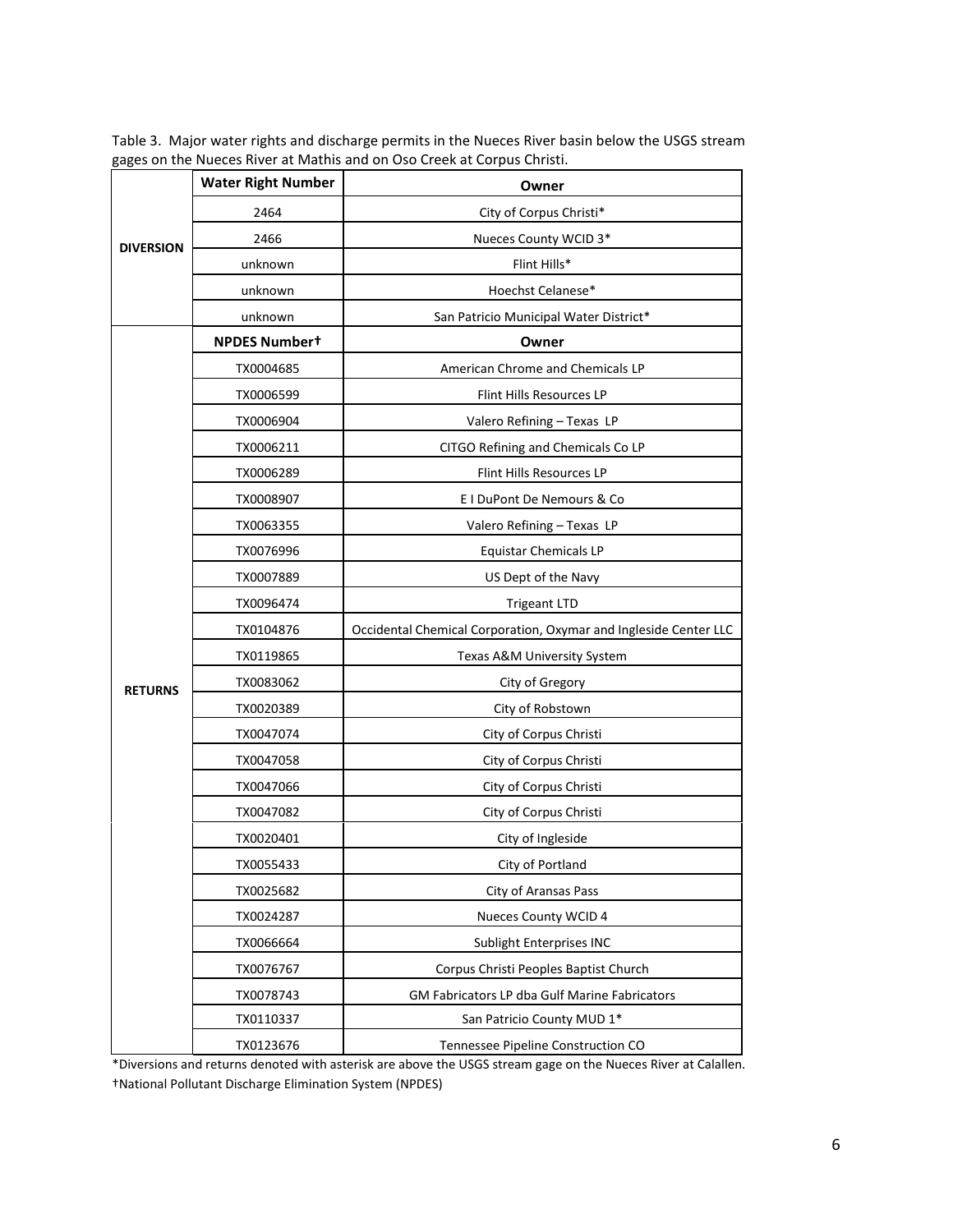

Figure 3. Location of USGS stream gages (red stars), permitted diversion points (green circles), wastewater outfalls (purple circles) and City of Corpus Christi outfalls (blue stars) in the Nueces Estuary watershed. Watersheds #21010, #22012, and the western portion of #20005 drain to the Nueces Delta and are highlighted in blue.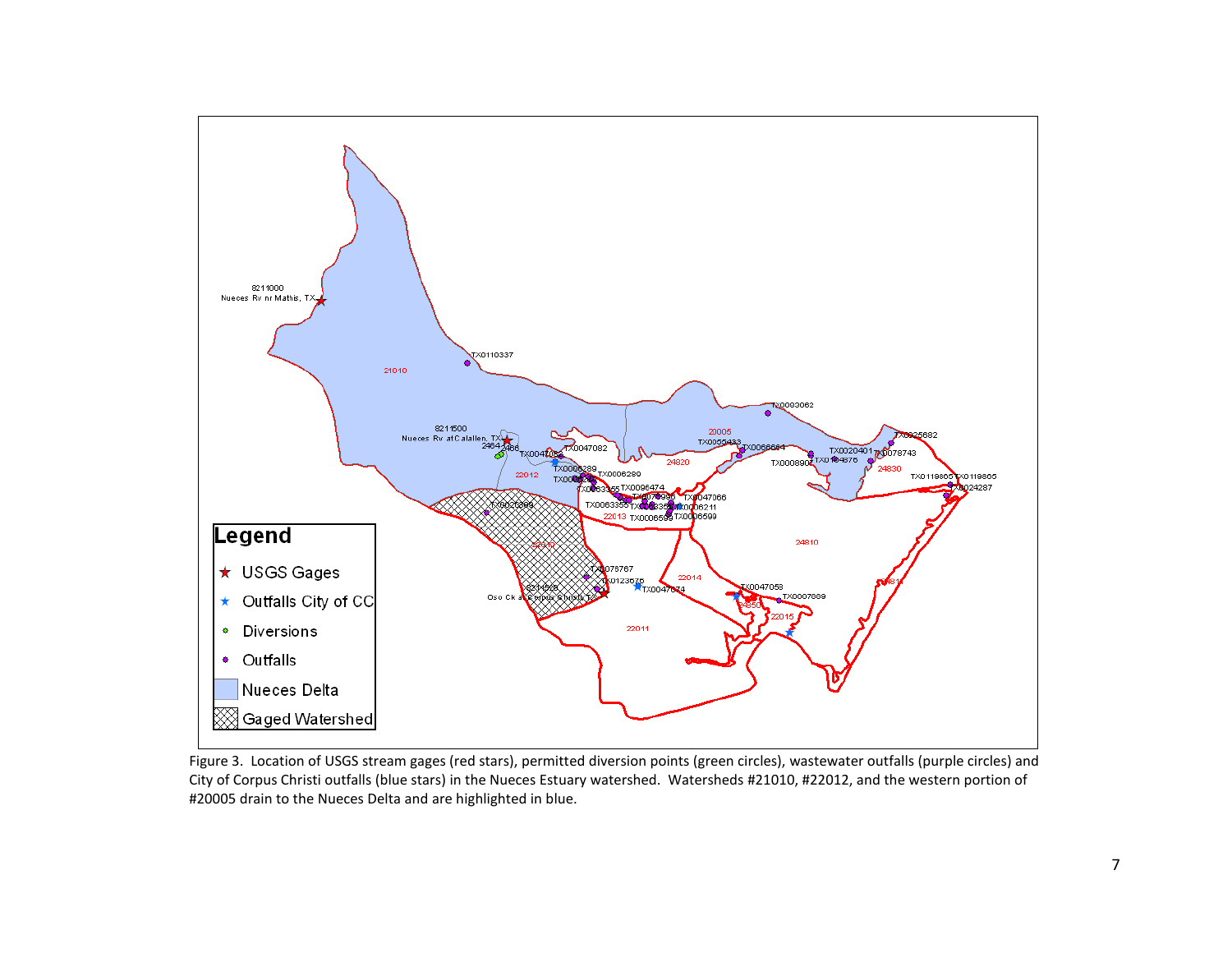An interbasin transfer of water from Lake Texana is consumed by the City of Corpus Christi and the San Patricio Municipal Water District, with any unconsumed water being returned to the Nueces River basin. Thus, water that drains to the Nueces Estuary from the interbasin transfer is accounted for in return flow from the City of Corpus Christi and San Patricio Municipal Water District. However, since the interbasin transfer is not accounted for in the diversions, but rather only in return flows, the net diversion curve (Figure 4) shows a steep decline (a function of the increase in return flow) after 1998.



Figure 4. Net diversions (diversions-returns) in acre-feet per year in the Nueces River basin. The steep decline in net diversion after 1998 is due to an increase in return flows from the City of Corpus Christi and San Patricio Municipal Water District resulting from water obtained via an interbasin transfer from Lake Texana.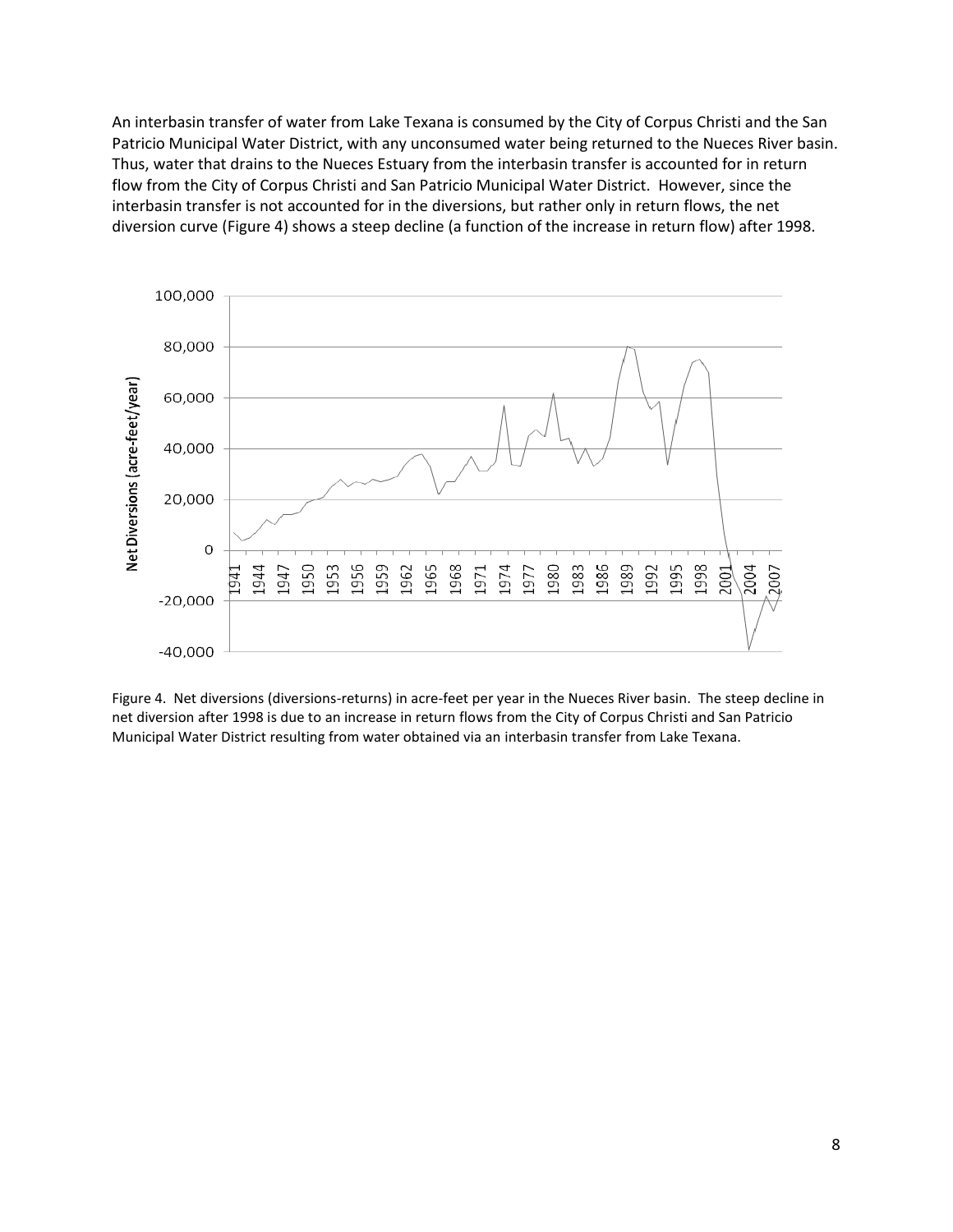# **Estimates of Freshwater Inflow Balance**

*Total Freshwater Inflow* to the estuary may include estimates of *Combined Freshwater Inflow* to the estuary + precipitation on the estuary. The *Freshwater Inflow Balance*, then, considers the effect of evaporation from the estuary. Due to limitations on estimates of evaporation throughout the period of record, estimates of the freshwater inflow balance are available in monthly intervals.

The bay surface area which was used to calculate precipitation onto and evaporation from the estuary has changed over time. Prior to 1977, the bay surface area was estimated to be 171.55 square miles (109,795 acres); whereas, after 1977, the surface area was estimated to be 245.31 square miles (157,440 acres; Table 4). Using a larger bay surface area then, results in an increase in the annual estimates for precipitation and evaporation from the estuary after 1977. Note however that these annual estimates are rarely used in freshwater inflow analyses. They are presented for descriptive purposes only, but when applied to modeling analyses (such as in the TxBLEND hydrodynamic and salinity transport model) a rate of evaporation or precipitation is used.

|                              | LP-108         | <b>Current Area</b> |
|------------------------------|----------------|---------------------|
| <b>Bay Segment ID Number</b> | (Square Miles) | (Square Miles)      |
|                              | 1941 - 1976    | 1977 - 2009         |
| 24810                        | Not Specified  | 177.78              |
| 24820                        | Not Specified  | 37.87               |
| 24830                        | Not Specified  | 23.04               |
| 24850                        | Not Specified  | 6.62                |
| <b>Total Bay</b>             | 171.55         | 245.31              |

Table 4. Comparison of bay segment areas used to estimate evaporation from and precipitation onto the surface of the Nueces Estuary between LP-108 (TDWR 1981) and current estimates.

#### **Precipitation**

Direct precipitation onto the surface of the Nueces Estuary was calculated using Thiessen-weighted precipitation techniques as described in LP-108 (TDWR 1981). Station based rainfall data were obtained from the National Weather Service (NWS) and processed using Arc/Info Macro Language (AML). Bay segments #24810, #24820, #24830, and #24850 were used to calculate precipitation on the bay by summing the area-weighted rainfall of the Thiessen polygon fragments over the bay. Figure 5 shows the Thiessen polygons that are coincident with the rainfall stations and used to calculate watershed rainfall.

Figure 6 shows annual estimates of precipitation onto the surface of the bay as prepared for hydrology version #TWDB201101 for the Nueces Estuary. However, since precipitation estimates were affected by the increase in bay segments, Figure 7 shows annual estimates of precipitation on the surface of the bay adjusted for the change in bay area. Precipitation values in the earlier period of record, from 1941 - 1976, were adjusted with a ratio of 245.31/171.55 to provide for comparable precipitation estimates between the two time periods. Hydrology version #TWDB201101 for the Nueces Estuary does not reflect these adjustments.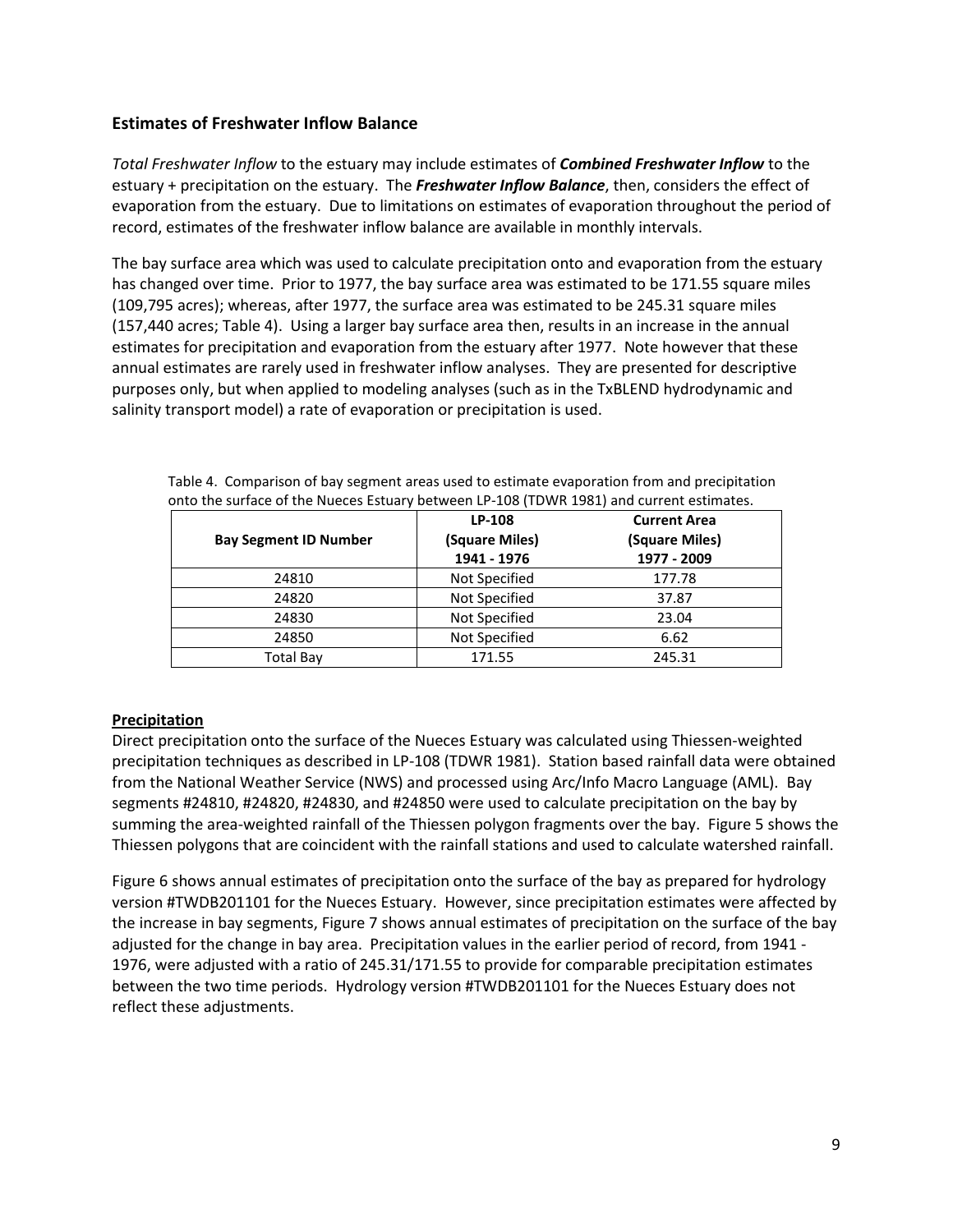

Figure 5. Rainfall stations ( $\blacklozenge$ ) and Thiessen polygons (red lines) used to estimate direct precipitation onto the Nueces Estuary and associated ungaged watersheds.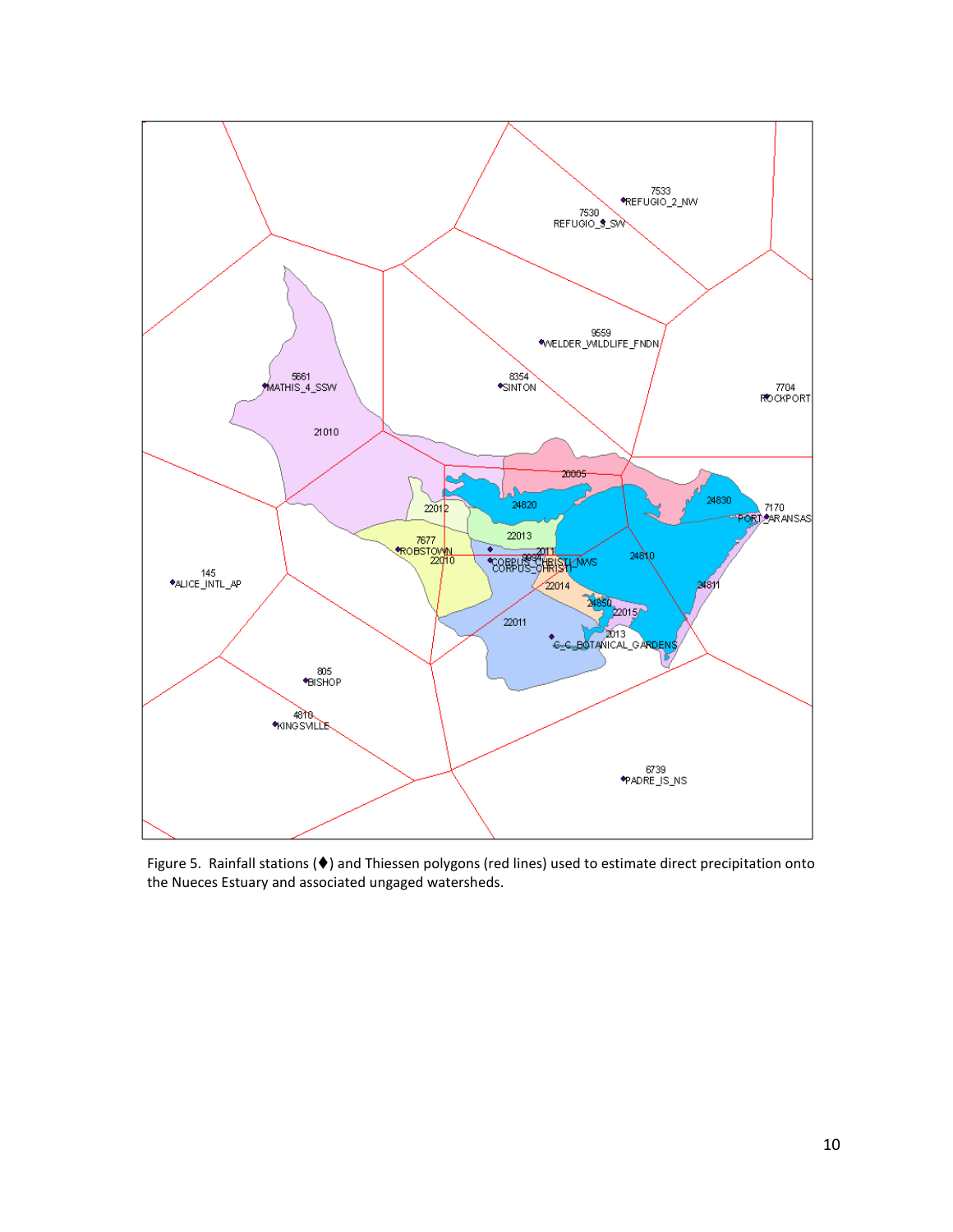

Figure 6. Annual estimates of precipitation on the estuary (in acre-feet per year) over the period from 1941 -2009. Precipitation estimates prior to 1977 are based on a smaller bay surface area, 172 mi.<sup>2</sup> versus the current estimate of 245 mi. $^2$ .



Figure 7. Area-adjusted annual precipitation estimates on the estuary (in acre-feet/year) over the period from 1941 - 2009. Values in the period of 1941 - 1976 were adjusted with the ratio of 245.31/171.55.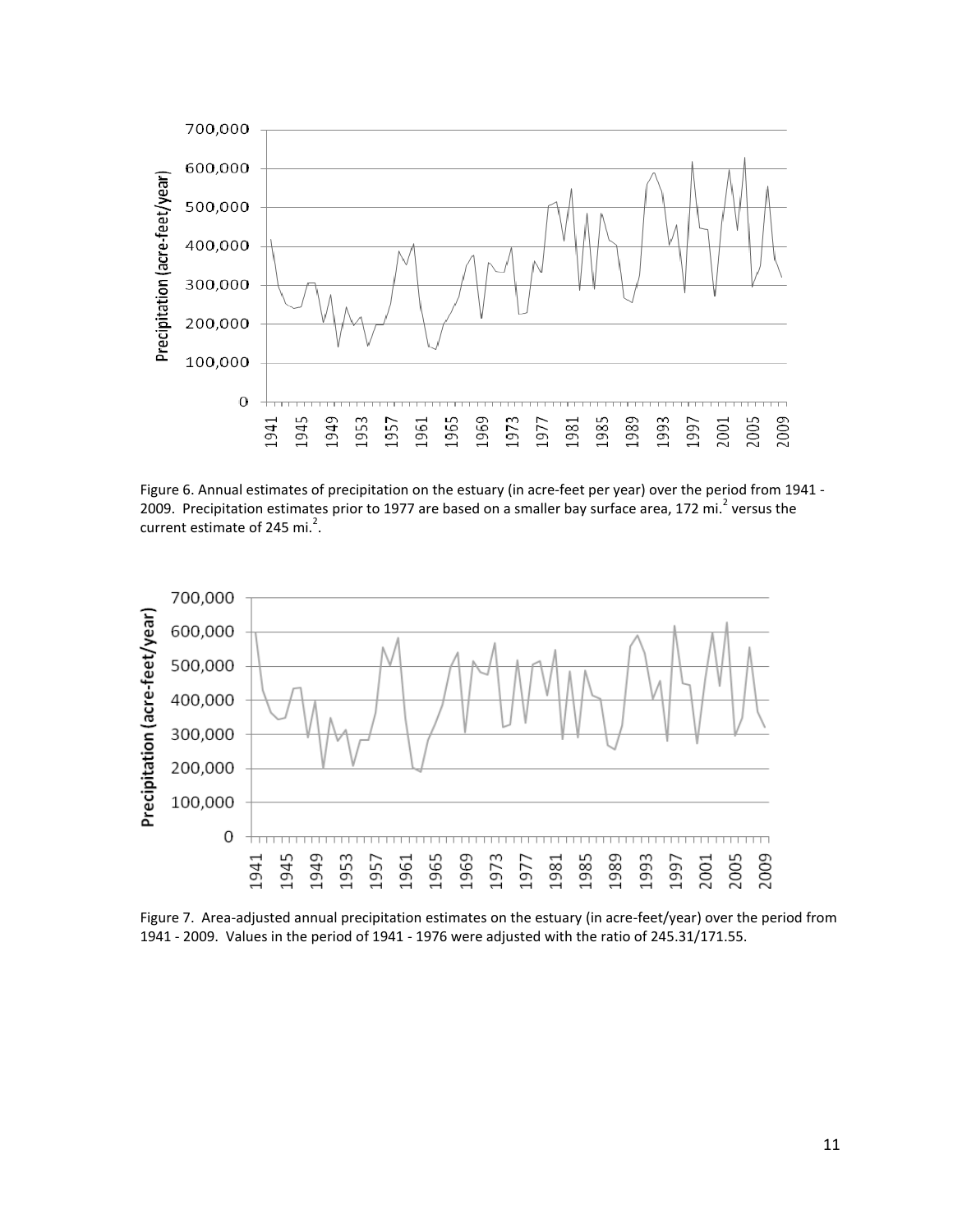# **Evaporation**

Evaporation was calculated for the surface of the bay using TWDB and NWS pan evaporation data to estimate evaporation rates. Bay segments used to calculate evaporation include segments #24810, #24820, #24830, and #24850 which are located within TWDB quadrangle #1010 (Figure 8). Total water evaporated from bay segments is calculated by multiplying a segment's area by observed evaporation rates. Evaporation rates were determined with a GIS-based program, *ThEvap*, using TWDB and NWS pan evaporation data. The *ThEvap* program replaced an older program, *WD0300*, previously run by the Texas Department of Water Resources (TDWR)

[\(http://midgewater.twdb.state.tx.us/Evaporation/evap.html\)](http://midgewater.twdb.state.tx.us/Evaporation/evap.html).



Figure 8. TWDB evaporation quadrangles used to estimate evaporation for the Nueces Estuary. TWDB quadrangle #1010 is used to estimate evaporation from Nueces Estuary segments #24810, #24820, #24830, and #24850.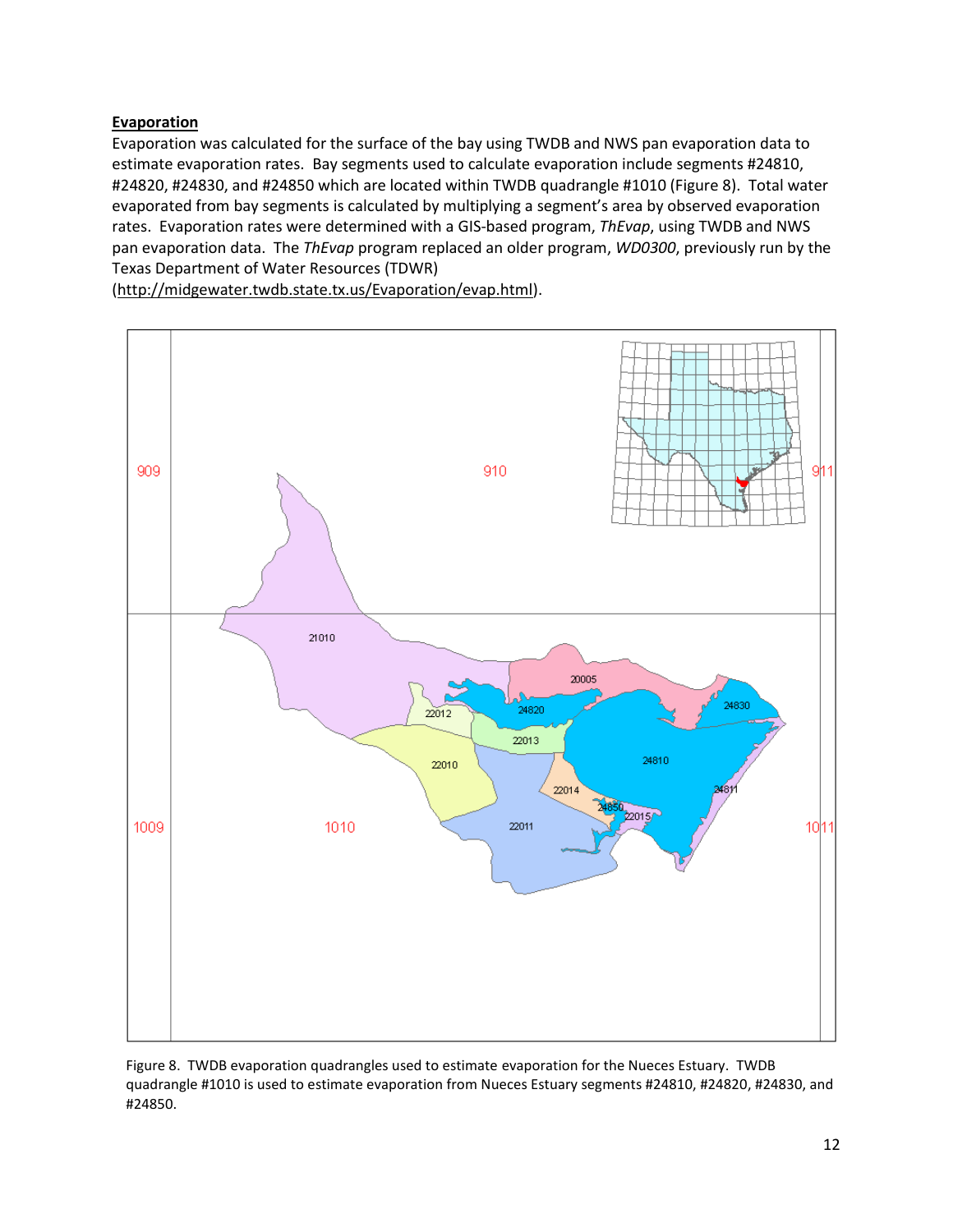Annual estimates of evaporation from the surface of the estuary are shown in Figure 9. The increase in evaporation estimates after 1976 is due to the use of increased bay surface area estimates. Figure 10 shows the pre-1977 evaporation estimates adjusted for the more recent approximation of bay surface area by using a ratio of 245.31/171.55; however, hydrology version #TWDB201101 for the Nueces Estuary, as presented in Appendix B, does not reflect these adjustments.



Figure 9. Annual estimates of evaporation (in acre-feet per year) from the estuary over the study period from 1941 - 2009. Note the change in evaporation estimates after 1976. Evaporation estimates prior to 1977 are based on a smaller bay surface area, 172 mi.<sup>2</sup> versus the current estimate of 245 mi.<sup>2</sup>



Figure 10. Area-adjusted annual evaporation (in acre-feet per year) from the estuary over the period from 1941 - 2009. Values in the period of 1941 - 1976 were adjusted with the ratio of 245.31/171.55.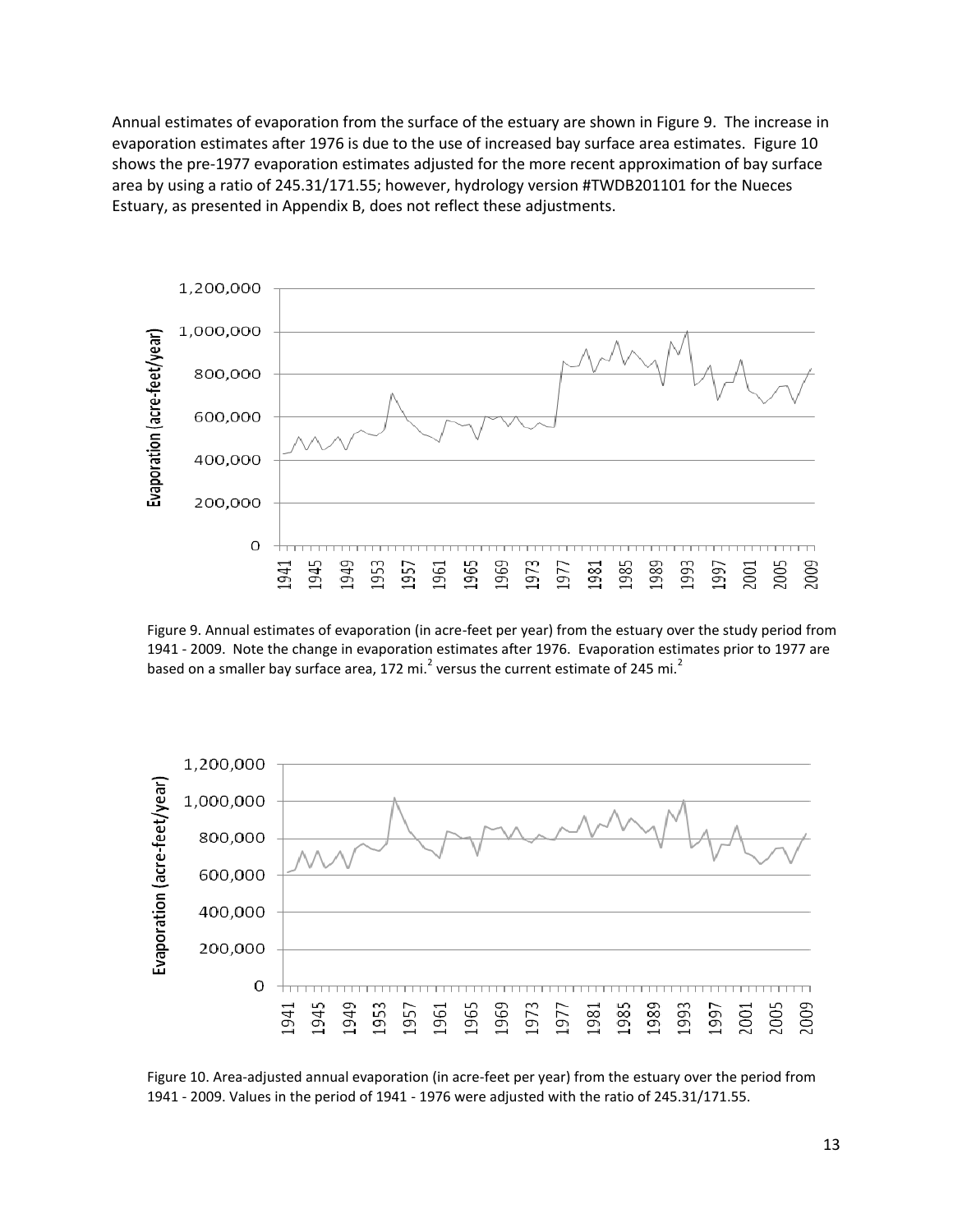#### **Hydrology: Version #TWDB201001**

TWDB coastal hydrology version #TWDB201001 for the Nueces Estuary included gaged and ungaged inflows through December 2008. Raw diversion data were obtained from the Texas Department of Water Resources (TDWR) Water Usage System for the period from 1941 through 1988 and from the South Texas Water Master (STWM) for the period from 1989 through October 2005. Industrial and municipal return flow data were obtained from the TDWR self-reporting system from 1941 through 1976 and from TCEQ for the period from 1977 to 2007. Additional return flow data were obtained from TWDB's agricultural return flow estimates through December 2005.

# **Hydrology: Version #TWDB201004**

TWDB coastal hydrology version #TWDB201004 for the Nueces Estuary extends the previous version by updating gaged, ungaged, diversion, and return flow data to provide inflow estimates through 2009. Gaged data were extended using approved data through November 2009 and provisional data for December 2009. Ungaged inflows were updated using approved daily precipitation data from the National Weather Service through November 2009, with provisional data for December 2009. Diversions were the same as in version #TWDB201001 through October 2005 and returns were the same as in #TWDB201001 through 2007, but both of the STWM and TCEQ datasets were extended to 2009. However, there are missing diversion data for November – December 2005 and throughout 2006. Agricultural return flow data obtained from TWDB were extended through December 2007.

## **Hydrology: Version #TWDB201101**

TWDB coastal hydrology version #TWDB201101 for the Nueces Estuary extends the previous version by updating diversion and return flow data obtained from the Nueces River Authority (provided to TWDB by HDR, Inc). Diversions and returns were the same as in version #TWDB201004 through 1999, but the additional data obtained from the Nueces River Authority were used for the period between 2000 - 2009. Figure 10 displays the combined annual surface inflow to the Nueces Estuary as calculated by version #TWDB201101. This dataset and a watershed map can be obtained on the TWDB website: [http://midgewater.twdb.state.tx.us/bays\\_estuaries/hydrologypage.html.](http://midgewater.twdb.state.tx.us/bays_estuaries/hydrologypage.html)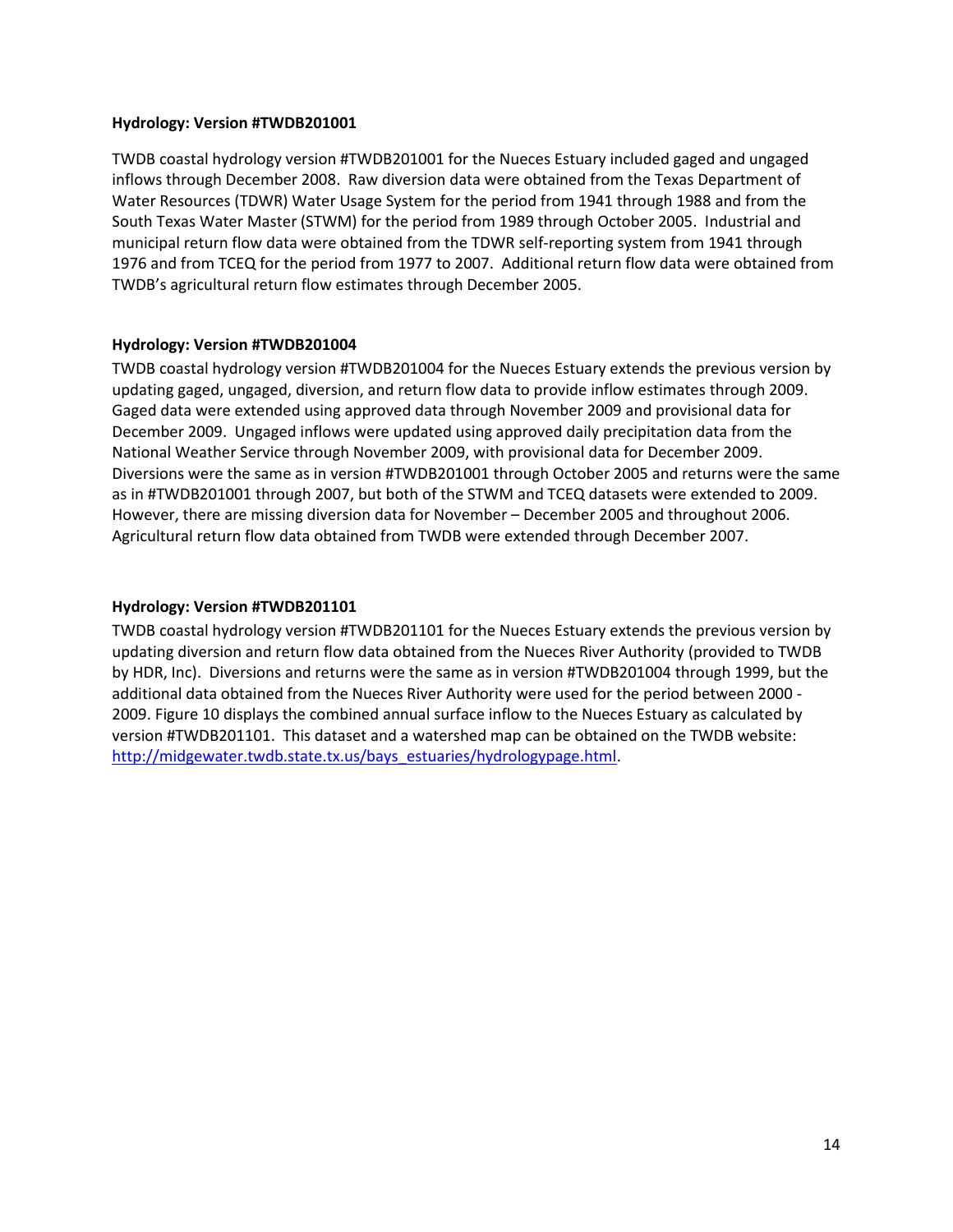

Figure 10. Combined annual surface inflow to the Nueces Estuary (version #TWDB201101) for the period from 1941 - 2009, including updated diversion and return data obtained from the Nueces River Authority via HDR, Inc.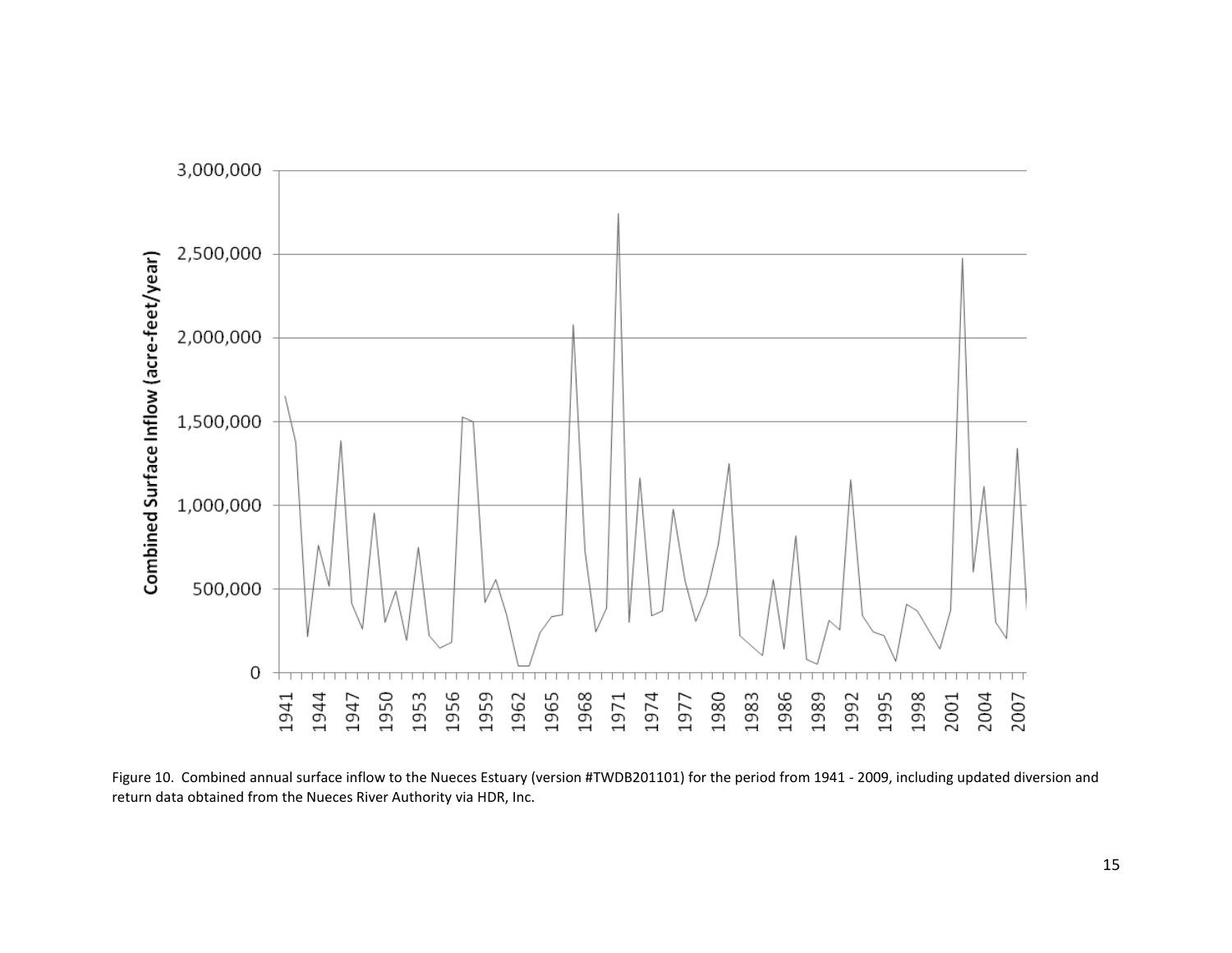# **Discussion**

Version #TWDB201101 of coastal hydrology for the Nueces Estuary is the most up-to-date data set representing not only combined freshwater inflows but also the individual components of inflows (*i.e*., gaged flows, ungaged flows, diversions, return flows) for this estuary.Appendix A summarizes recent updates, by version, to hydrology for the Nueces Estuary. Appendix B lists the annual combined freshwater inflow along with the four components, as well as estimates for evaporation and precipitation on the estuary and the total freshwater inflow balance of the Nueces Estuary as calculated by version #TWDB201101. Appendix C lists summary statistics for the inflow components during the 1941 through 2009 period.

During the period from 1941 to 2009, gaged inflow from the Nueces River accounted for approximately 90 percent of combined inflow, while ungaged flows accounted for about 15 percent of combined inflow. Since diversions exceed return flows in this basin, net diversions total -5 percent of combined inflows. In the Nueces River basin, average annual diversions were about 13 percent of combined freshwater inflows, and average annual return flows were about eight percent of inflows. Average combined surface inflow to the Nueces Estuary over the study period was 586,854 acre-feet per year, and ranged from a minimum of 42,551 acre-feet in 1962 to a maximum of 2,744,260 acre-feet in 1971.

Finally, when considering the total freshwater inflow balance, evaporation from and precipitation onto the surface of the estuary also must be considered. In 31 out of 69 years, there was a negative freshwater inflow balance, which indicates that evaporation exceeded precipitation and combined inflow to the estuary during periods of drought and reduced freshwater inflow. During this period of record, annual average evaporation was 670,984 acre-feet, while annual average precipitation was 345,737 acre-feet over the surface of the Nueces Estuary. Thus, the average freshwater inflow balance for the Nueces Estuary was approximately 261,606 acre-feet per year. However, as Appendix B shows, wide variations from the mean freshwater inflow balance occur, ranging from a minimum of -563,830 acre-feet in 1984 to a maximum of 2,476,966 acre-feet in 1971.

#### **Literature Cited**

TDWR. 1981. *Nueces and Mission-Aransas Estuaries: A study of the influence of freshwater inflows*. LP-108. Texas Department of Water Resources, Austin, Texas.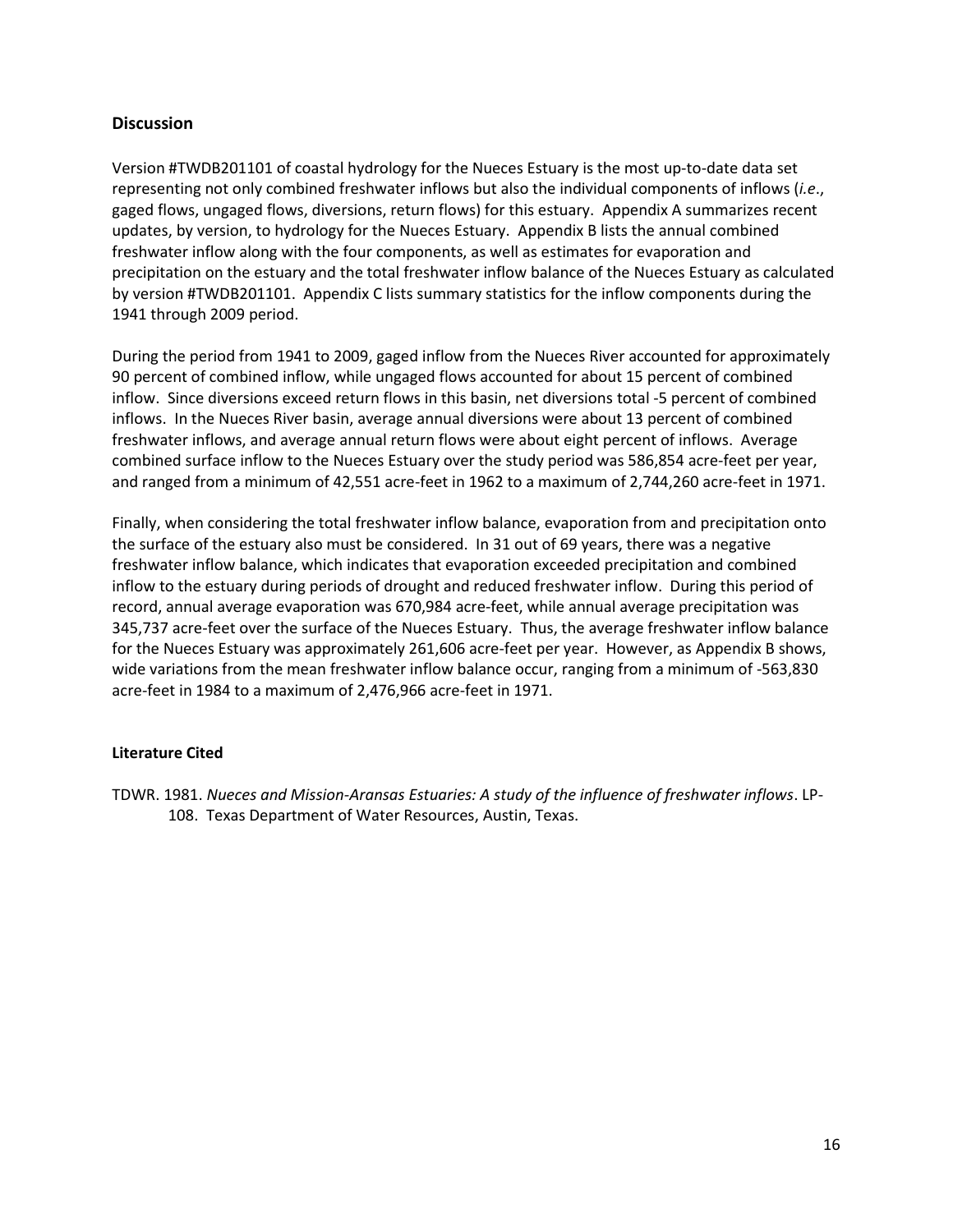| <b>Estuary</b> | Version                  | <b>Date Range</b>                    | <b>Gaged Flows</b>                     | <b>Ungaged Flows</b>                                      | <b>Diversions</b>                                                                                           | <b>Return Flows</b>                                                                                                            | <b>Creation Date</b> |
|----------------|--------------------------|--------------------------------------|----------------------------------------|-----------------------------------------------------------|-------------------------------------------------------------------------------------------------------------|--------------------------------------------------------------------------------------------------------------------------------|----------------------|
|                | TWDB201001               | 1941-2008                            | 1941-2008                              | 1941-2008                                                 | 1941-10/2005,<br><b>TDWR</b><br>1941-1988<br><b>STWM</b><br>$1989 - 10/2005$                                | 1941-2007,<br><b>TDWR</b><br>1941-1976<br><b>TCEQ</b><br>1977-2007<br>TWDB 1977-2005<br>(Agricultural)                         | 01/2010              |
|                | TWDB201002               | Dataset does not exist.              |                                        |                                                           |                                                                                                             |                                                                                                                                |                      |
| <b>Nueces</b>  | TWDB201003<br>TWDB201004 | Dataset does not exist.<br>1941-2009 | 1941-2009,<br>provisional for<br>12/09 | 1941-2009,<br>Precipitation data provisional<br>for 12/09 | 1941-2009,<br><b>TDWR</b><br>1941-1988<br>STWM<br>$1989 - 2009$<br>*Missing data for<br>$11/2005 - 12/2006$ | 1941-2009,<br><b>TDWR</b><br>1941-1976<br><b>TCEQ</b><br>1977-2009<br>TWDB 1977-2007<br>(Agricultural)                         | 05/2011              |
|                | TWDB201101               | 1941-2009                            | 1941-2009,<br>provisional for<br>12/09 | 1941-2009,<br>Precipitation data provisional<br>for 12/09 | 1941-2009,<br><b>TDWR</b><br>1941-1988<br><b>STWM</b><br>$1989 - 1999$<br>NRA/HDR<br>2000-2009              | 1941-2009,<br><b>TDWR</b><br>1941-1976<br><b>TCEQ</b><br>1977-1999<br>TWDB 1977-2007<br>(Agricultural)<br>NRA/HDR<br>2000-2009 | 05/2011              |

**Appendix A.** Record of Coastal Hydrology Versions Developed by the TWDB Bays & Estuaries Program for the Nueces Estuary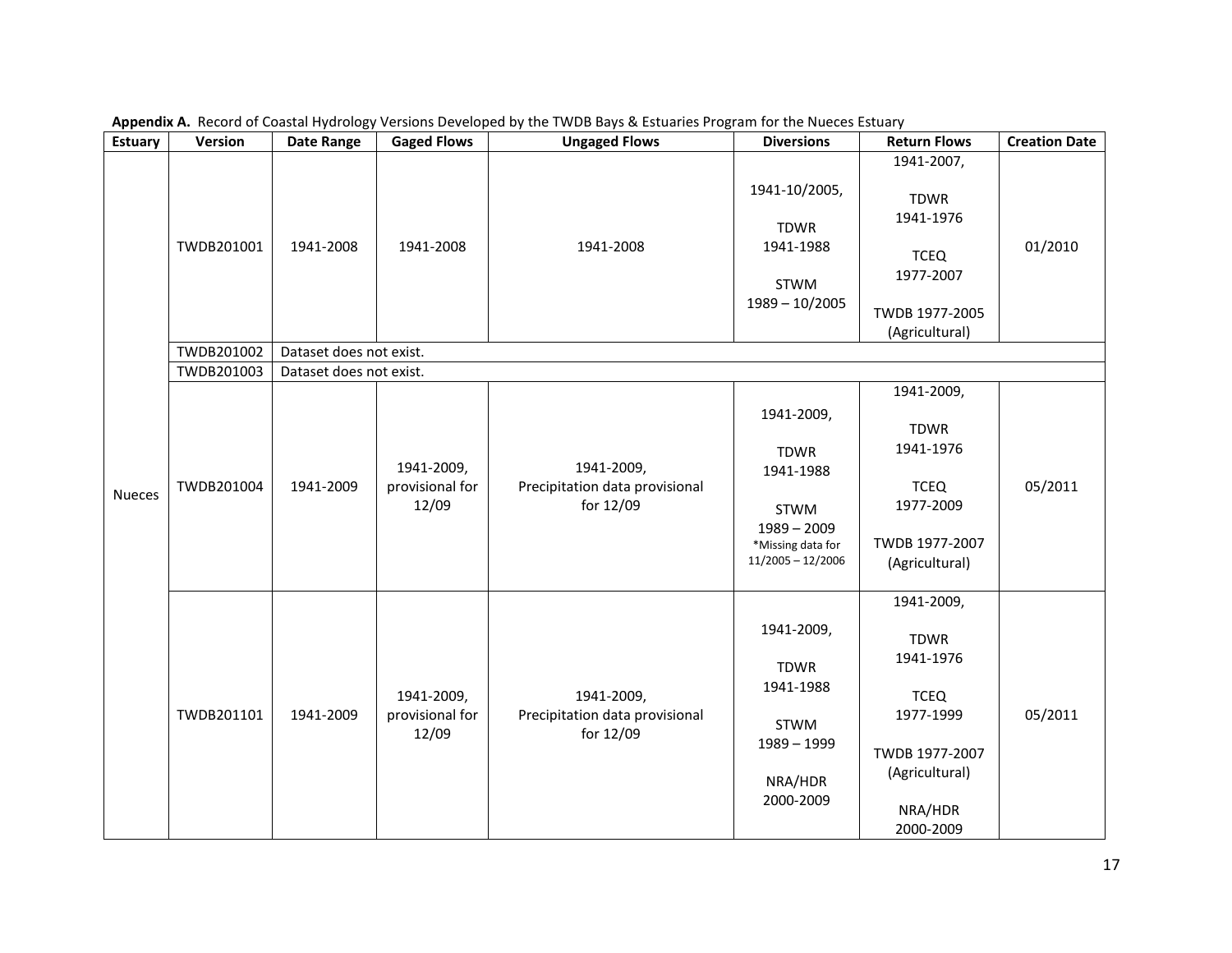**Appendix B**. Annual hydrology for the Nueces Estuary, version #TWDB201101, with updated diversion and return data obtained from the Nueces River Authority via HDR, Inc. Included are estimates of gaged and ungaged (modeled) inflows, diversions and return flows, combined surface inflow to the estuary, as well as evaporation and direct precipitation on the estuary and the total freshwater balance of the estuary. All values are in units of acre-feet.

| Year | Gage      | Ungaged | <b>Diversion</b> | Return | Combined<br>Surface Inflow* | <b>Evaporation</b> | Precipitation | Freshwater<br>Balance** |
|------|-----------|---------|------------------|--------|-----------------------------|--------------------|---------------|-------------------------|
| 1941 | 1,337,280 | 322,292 | 16,000           | 9,000  | 1,652,572                   | 419,053<br>431,000 |               | 1,640,625               |
| 1942 | 1,276,040 | 100,460 | 14,000           | 10,000 | 1,372,500                   | 438,000            | 300,107       | 1,234,607               |
| 1943 | 204,540   | 20,068  | 15,000           | 10,000 | 219,608                     | 512,000<br>254,358 |               | $-38,034$               |
| 1944 | 742,940   | 29,007  | 20,000           | 12,000 | 763,947                     | 448,000            | 240,634       | 556,581                 |
| 1945 | 488,860   | 40,141  | 26,000           | 14,000 | 517,001                     | 512,000            | 244,295       | 249,296                 |
| 1946 | 1,306,320 | 87,052  | 24,000           | 14,000 | 1,383,372                   | 449,000            | 304,682       | 1,239,054               |
| 1947 | 323,590   | 104,747 | 29,000           | 15,000 | 414,337                     | 469,000            | 305,596       | 250,933                 |
| 1948 | 137,790   | 140,323 | 28,000           | 14,000 | 264,113                     | 512,000            | 204,036       | $-43,851$               |
| 1949 | 907,490   | 59,679  | 30,000           | 15,000 | 952,169                     | 447,000            | 277,232       | 782,401                 |
| 1950 | 204,470   | 115,055 | 36,000           | 17,000 | 300,525                     | 521,000            | 140,903       | $-79,572$               |
| 1951 | 428,250   | 80,375  | 38,000           | 18,000 | 488,625                     | 540,000            | 244,295       | 192,920                 |
| 1952 | 160,270   | 52,824  | 40,000           | 19,000 | 192,094                     | 521,000            | 195,803       | $-133,103$              |
| 1953 | 636,940   | 140,378 | 47,000           | 22,000 | 752,318                     | 513,000            | 219,591       | 458,909                 |
| 1954 | 242,730   | 10,818  | 51,000           | 23,000 | 225,548                     | 540,000            | 144,565       | $-169,887$              |
| 1955 | 129,470   | 43,730  | 50,000           | 25,000 | 148,200                     | 714,000            | 198,546       | $-367,254$              |
| 1956 | 136,720   | 73,662  | 54,000           | 27,000 | 183,382                     | 649,000            | 197,634       | $-267,984$              |
| 1957 | 1,546,500 | 8,993   | 53,000           | 27,000 | 1,529,493                   | 587,000            | 254,359       | 1,196,852               |
| 1958 | 1,413,150 | 115,928 | 54,000           | 26,000 | 1,501,078                   | 557,000            | 387,943       | 1,332,021               |
| 1959 | 416,620   | 29,159  | 53,000           | 26,000 | 418,779                     | 521,000            | 351,344       | 249,123                 |
| 1960 | 455,140   | 128,773 | 55,000           | 27,000 | 555,913                     | 512,000            | 407,156       | 451,069                 |
| 1961 | 320,750   | 53,697  | 56,000           | 27,000 | 345,447                     | 484,000            | 241,550       | 102,997                 |
| 1962 | 76,390    | 161     | 66,000           | 32,000 | 42,551                      | 588,000            | 141,821       | $-403,628$              |
| 1963 | 79,910    | n/a     | 70,000           | 33,000 | 42,910                      | 577,000            | 133,585       | -400,505                |
| 1964 | 276,630   | 749     | 70,000           | 32,000 | 239,379                     | 560,000<br>197,631 |               | $-122,990$              |
| 1965 | 369,190   | 1,275   | 66,000           | 33,000 | 337,465                     | 567,000            | 231,485       | 1,950                   |
| 1966 | 331,070   | 40,875  | 66,000           | 44,000 | 349,945                     | 495,000            | 270,829       | 125,774                 |
| 1967 | 1,799,910 | 304,648 | 73,000           | 46,000 | 2,077,558                   | 605,000            | 348,601       | 1,821,159               |
| 1968 | 672,990   | 82,190  | 70,000           | 43,000 | 728,180                     | 593,000            | 378,792       | 513,972                 |
| 1969 | 250,010   | 25,133  | 83,000           | 51,000 | 243,143                     | 604,000            | 214,101       | $-146,756$              |
| 1970 | 358,310   | 63,851  | 84,000           | 47,000 | 385,161                     | 557,000            | 359,578       | 187,739                 |
| 1971 | 2,537,410 | 237,850 | 82,000           | 51,000 | 2,744,260                   | 604,000            | 336,706       | 2,476,966               |
| 1972 | 298,938   | 34,410  | 83,000           | 52,000 | 302,348                     | 558,000            | 332,131       | 76,479                  |
| 1973 | 1,096,618 | 102,485 | 85,000           | 50,000 | 1,164,103                   | 543,000            | 397,092       | 1,018,195               |
| 1974 | 397,379   | 967     | 89,000           | 32,000 | 341,346                     | 574,000            | 225,080       | $-7,574$                |
| 1975 | 385,402   | 19,490  | 87,000           | 53,000 | 370,892                     | 559,000            | 230,569       | 42,461                  |
| 1976 | 968,060   | 40,786  | 85,000           | 52,000 | 975,846                     | 553,000            | 362,324       | 785,170                 |
| 1977 | 540,959   | 58,301  | 94,391           | 49,241 | 554,110                     | 861,966            | 332,691       | 24,835                  |
| 1978 | 249,410   | 104,743 | 96,626           | 49,247 | 306,774                     | 836,515            | 504,249       | $-25,492$               |
| 1979 | 396,628   | 112,216 | 96,040           | 51,381 | 464,185                     | 837,431            | 514,150       | 140,904                 |
| 1980 | 599,321   | 229,823 | 109,753          | 47,935 | 767,326                     | 922,189            | 413,298       | 258,435                 |
| 1981 | 1,085,814 | 207,888 | 102,571          | 59,402 | 1,250,533                   | 809,878            | 548,564       | 989,219                 |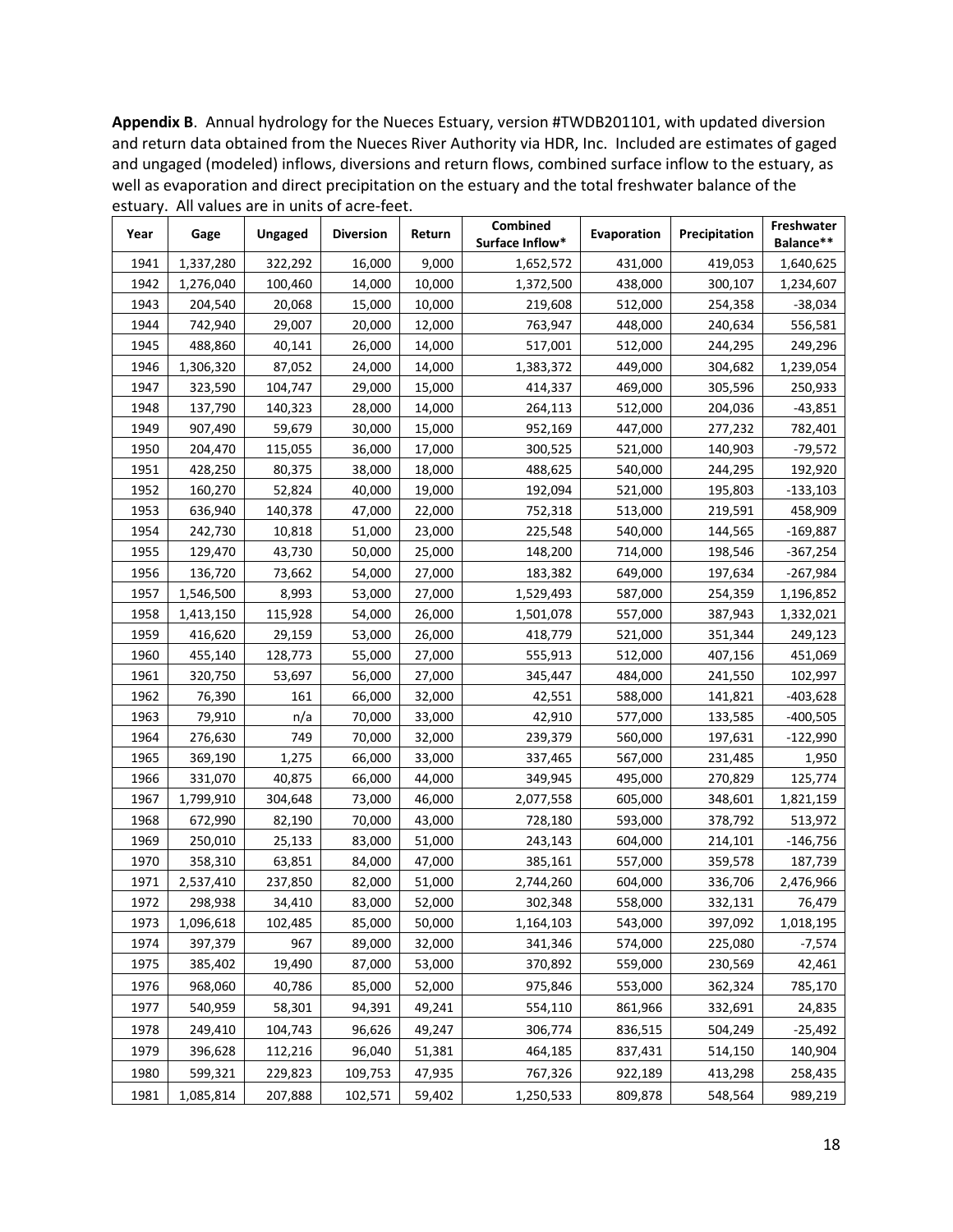| Year | Gage      | Ungaged | <b>Diversion</b> | Return | <b>Combined</b><br>Surface Inflow* | Evaporation        | Precipitation | Freshwater<br>Balance** |
|------|-----------|---------|------------------|--------|------------------------------------|--------------------|---------------|-------------------------|
| 1982 | 226,932   | 42,119  | 107,340          | 63,127 | 224,838                            | 877,843<br>286,456 |               | $-366,549$              |
| 1983 | 121,934   | 73,794  | 101,114          | 66,888 | 161,502                            | 861,048            | 485,135       | $-214,411$              |
| 1984 | 116,953   | 26,618  | 98,791           | 58,691 | 103,471                            | 958,135            | 290,834       | -563,830                |
| 1985 | 491,027   | 99,382  | 94,036           | 60,957 | 557,330                            | 846,355            | 486,561       | 197,536                 |
| 1986 | 139,852   | 40,691  | 94,801           | 58,689 | 144,431                            | 910,115            | 414,198       | $-351,486$              |
| 1987 | 779,421   | 82,916  | 100,850          | 56,534 | 818,021                            | 876,268            | 403,462       | 345,215                 |
| 1988 | 118,138   | 26,683  | 125,621          | 59,135 | 78,335                             | 832,445            | 267,180       | -486,930                |
| 1989 | 122,328   | 9,142   | 139,988          | 59,630 | 51,112                             | 867,608            | 254,690       | $-561,806$              |
| 1990 | 365,532   | 28,196  | 131,842          | 52,849 | 314,735                            | 749,133            | 326,307       | $-108,091$              |
| 1991 | 204,236   | 114,838 | 119,988          | 57,539 | 256,625                            | 956,428            | 559,298       | $-140,505$              |
| 1992 | 953,522   | 255,737 | 112,075          | 56,664 | 1,153,848                          | 893,323            | 590,011       | 850,536                 |
| 1993 | 239,249   | 162,162 | 114,712          | 56,086 | 342,785                            | 1,006,419          | 538,896       | $-124,738$              |
| 1994 | 198,902   | 77,723  | 82,838           | 49,138 | 242,925                            | 748,277            | 403,469       | $-101,883$              |
| 1995 | 176,523   | 98,358  | 90,928           | 41,614 | 225,567                            | 779,835            | 456,125       | $-98,143$               |
| 1996 | 120,284   | 14,614  | 94,448           | 29,968 | 70,418                             | 846,613            | 281,087       | $-495,108$              |
| 1997 | 291,567   | 191,323 | 103,147          | 29,218 | 408,961                            | 678,672            | 619,062       |                         |
| 1998 | 355,778   | 89,716  | 107,481          | 32,118 | 370,131                            | 765,646            | 448,480       | 52,965                  |
| 1999 | 214,955   | 108,047 | 101,180          | 31,338 | 253,160                            | 763,379            | 444,434       | $-65,785$               |
| 2000 | 123,883   | 46,780  | 87,627           | 58,269 | 141,305                            | 870,770            | 272,218       | -457,247                |
| 2001 | 279,472   | 104,202 | 67,724           | 61,226 | 377,176                            | 723,326            | 462,966       | 116,816                 |
| 2002 | 2,276,890 | 188,831 | 66,109           | 76,482 | 2,476,094                          | 707,759            | 598,098       | 2,366,433               |
| 2003 | 512,915   | 74,506  | 62,106           | 79,191 | 604,506                            | 663,145            | 441,571       | 382,932                 |
| 2004 | 930,384   | 146,309 | 59,571           | 98,772 | 1,115,894                          | 694,284            | 629,074       | 1,050,684               |
| 2005 | 234,394   | 38,860  | 67,968           | 95,657 | 300,943                            | 745,569            | 296,426       | $-148,200$              |
| 2006 | 106,919   | 82,000  | 67,632           | 85,417 | 206,704                            | 748,318            | 349,870       | $-191,744$              |
| 2007 | 1,126,762 | 188,998 | 61,597           | 85,393 | 1,339,556                          | 665,240            | 555,598       | 1,229,914               |
| 2008 | 88,422    | 59,341  | 62,624           | 78,040 | 163,179                            | 750,800            | 367,304       | $-220,317$              |
| 2009 | 84,386    | 38,434  | 76,388           | 73,878 | 120,310                            | 829,170            | 320,082       | $-388,778$              |

\*Combined Surface Inflow = Gage + Model - Diversion + Return

\*\*Freshwater Balance = Surface Inflow - Evaporation+ Precipitation